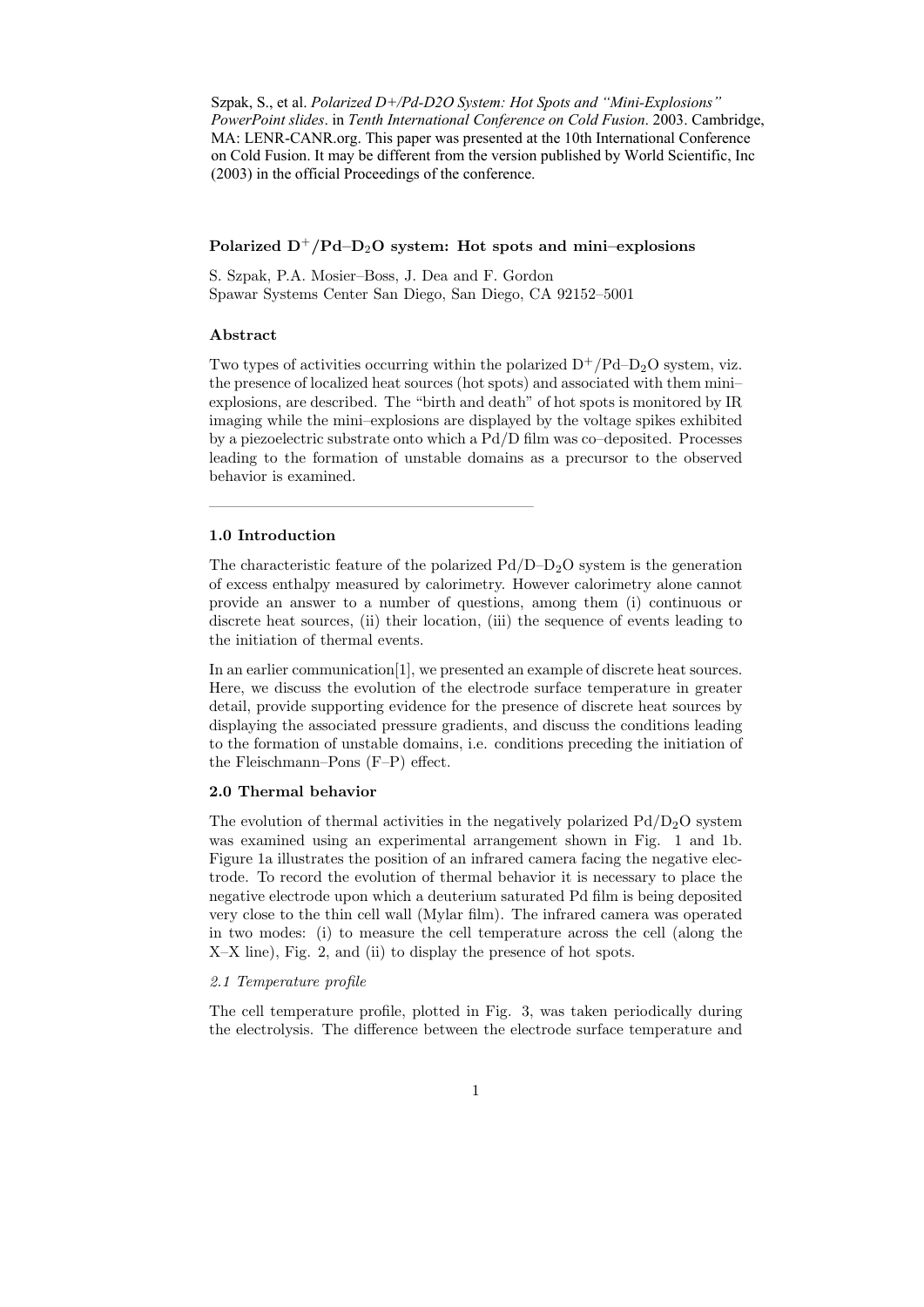that in solution,  $\Delta T$ , increases with time, being initially at  $ca 2^0C$  and reaching a value as high as ca  $17^{\circ}$ C two hours later. The increase in the surface temperature, curve a, is irregular indicating bursts in excess enthalpy generation. In contrast, the solution temperature, curve b, increases smoothly which is an expected behavior because the weight (volume) of solution exceeds that of the Pd/D electrode assembly.

#### 2.2 Development of hot spots

Thermal activity in the form of "hot spots", Figs.  $4a - 4d$ , were detected early during the  $Pd/D$  co–deposition process. We note that (i) the rate of heat generation is not uniform, (ii) thermal activities occur at low cell temperature and at low cell currents, (iii) the intensity of thermal activity increases with an increase in both cell temperature and cell current, Fig. 5. Here, the temperature of hot spots cannot be estimated because it exceeded the camera range.

### 3.0 Lattice distortion

An expected consequence of localized heat sources is lattice distortion and the development and propagation of stresses within the Pd/D lattice. The display of mechanical distortion can be followed by co–depositing the Pd/D films onto pressure sensitive substrates, eg piezoelectric ceramic material[2]. To eliminate external factors that might interfere with the interpretation of the sensor's response the electrochemical cell was shielded (Faraday cage) and the whole assembly placed on a shock absorbing material, as illustrated in Fig. 6.

#### 3.1 Single events

An ideal response of a piezoelectric sensing device to thermal mini–explosion is illustrated in Fig. 7. A single isolated event is shown in Fig. 8a. Here, we see clearly a single voltage spike which, in the negative direction, corresponds to the pressure pulse. After a brief period of time,  $\Delta t = 0.06$  sec., we note the arrival of the temperature front (voltage spike in the opposite direction), followed by the system relaxation. Using a simple model, eg that of a spherical reaction site, one could, from the magnitude of the voltage spikes and the  $\Delta t$ , reach some conclusion concerning the position and strength of the heat source. Such singular events are seen in the early periods of the co–deposition. Interestingly, these voltage bursts persisted for hours following the termination of current flow.

## 3.2 Bursts

A typical voltage–time behavior indicating a burst of events within the Pd/D film is shown in Fig. 8b. These bursts were observed at constant current densities as low as ca 4.0  $\mu$ Acm<sup>-2</sup>. An expanded trace of such bursts shows a series of of voltage spikes, indicated by arrows. Their frequency and intensity increased with an increase in the cell current and cell temperature. At temper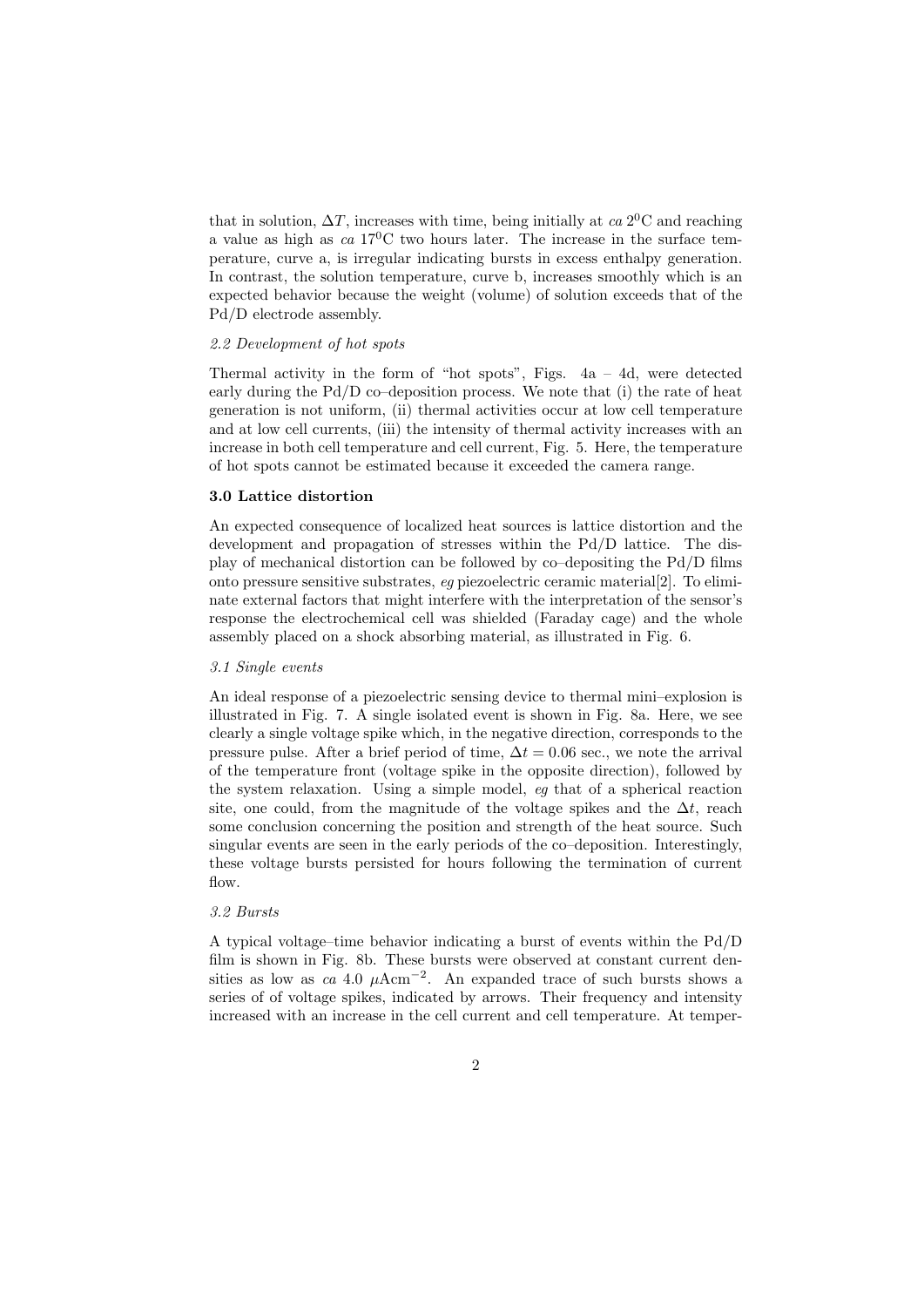ature near the boiling point, thermal activities were very intense as indicated by the magnitude of the voltage spikes, illustrated in Fig. 9.

#### 4.0 Discussion

The appearance of discrete reaction sites implies the transition from a stable to an unstable regime, alternatively a transition from non–reactive to reactive sites. We regard the formation of these domains as being the last step prior to the initiation of the F–P effect. Furthermore, we define a reference state in which all flow of matter is stopped but the flow of energy is permitted. The reference state is maintained by an overpotential, alternatively, by the cell current. In the reference state in which all octahedral sites are occupied, the overpotential acts as an external potential, ie it determines the distribution of all mobile charges (both  $D^+$  and  $e^-$ ). The vanishing of all mass fluxes demands that all chemical potentials within the Pd/D system be equal.

We examine the associated dynamics leading to the instabilities of what should otherwise be stable behavior, *via* (i) the construction of an interphase across which deuterium transport occurs, and (ii) the system's response to perturbations in the cell current/potential.

## 4.1 Construction of the  $Pd/D_2O$  interphase

Here, as in an earlier communication[1], we follow closely the procedure outlined by van Rysselberghe[3]. Briefly, the interphase region consists of a set of non– autonomous layers where the overall overpotential can be broken into parts pertaining to the various layers and where these layers are determined by the sequence of processes/reactions. Each layer of the set of non–autonomous layers is homogeneous and of sufficiently large volume so that the concentration and temperature are well defined and their location is given by the driving forces, the chemical potentials. The structure of the  $Pd/D-D<sub>2</sub>O$  interphase arises from the set of steps involved in the electrochemical charging viz electroreduction of  $D^+$  ions in the reaction layer, followed by adsorption, absorption, placement in the Pd lattice, ionization (dissociation), and transport into the bulk metal, Fig.10.

Restricting our attention to the relevant part of the structure of the interphase and the processes therein, we examine the dynamics of the  $Pd/D-D<sub>2</sub>O$  system under the following set of assumptions: (i) the  $e^{-}$ 's are treated as a component as are the  $D^{(\theta)}$ ,  $D^{(a)}$ ,  $D^{(\lambda)}$ ,  $D^{+}$  species[4], (ii) the transition from  $D_{ad}$  to  $D_{ab}$  is fast so that during charging they remain in quasi–equilibrium, (iii) ionization,  $D_l \rightleftharpoons D^+ + e^-$ , is considered a chemical reaction occurring in a s– electron rich environment.

#### 4.2 Stability with respect to overpotential variation

The negatively polarized Pd/D electrode of an operating electrochemical cell is a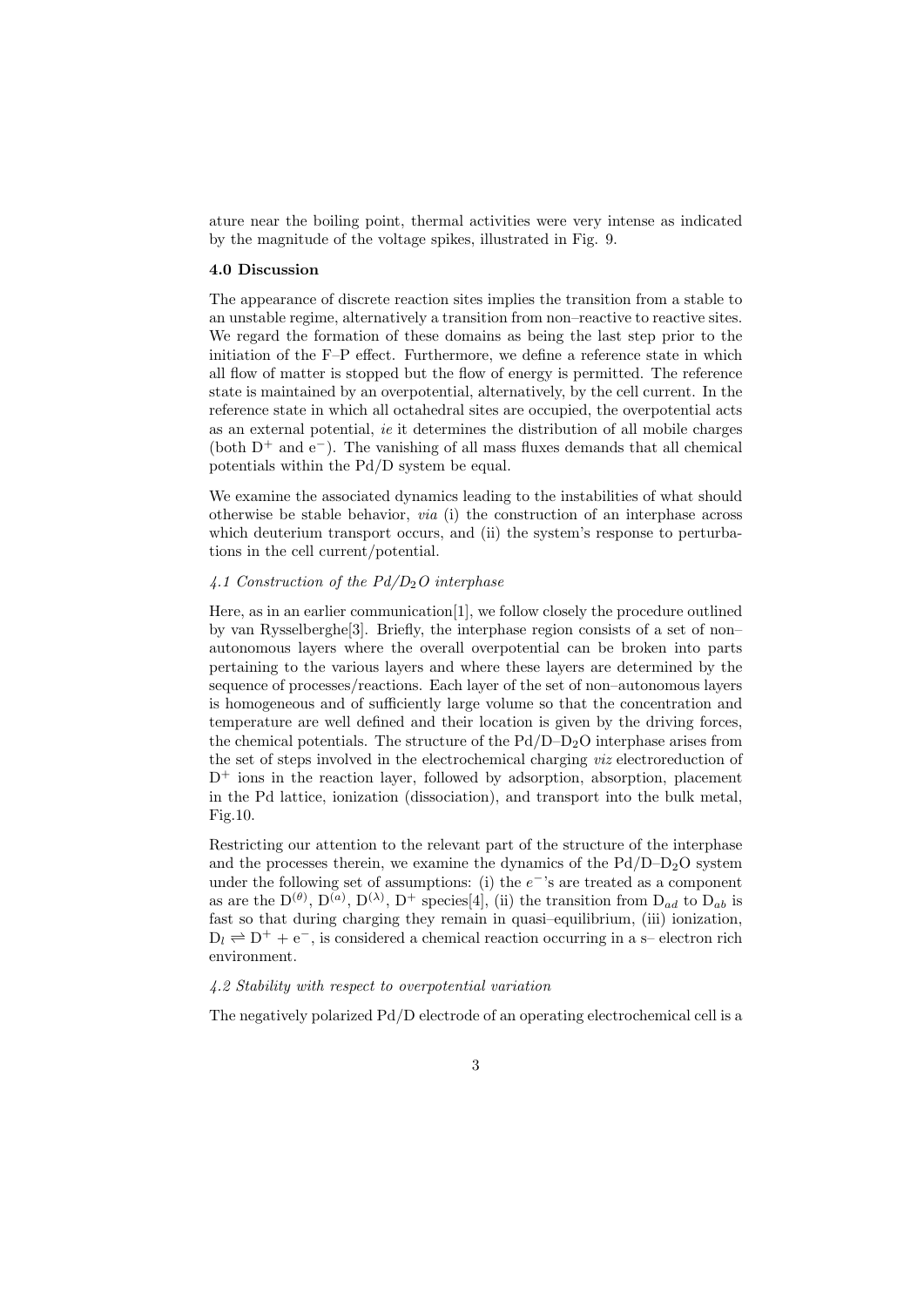complex system. Its behavior with respect to perturbation in the overpotential,  $n$ , will be first examined by considering a set of thought experiments in which a closed system containing D,  $D^+$  and  $e^-$  at equilibrium will be subjected to (i) action of an external potential,  $\eta$ , (ii) the addition of electrons in the absence of  $\eta$ , and (iii) addition of electrons in the presence of  $\eta$ .

(i) The external potential affects only charged species via the internal potential,  $\chi$ . If the system contains an equal number of positively and negatively charged particles, then the action of an external potential is canceled.

(ii) If the number of negatively charged particles is greater than the number of positively charged (e.g. by addition of electrons) then the addition of negatively charged particles increases the chemical potential,  $\mu^{(r)}$ , due to an increase in the second term of Eq. (2). The net result is the decrease in the concentration of positively charged particles.

(iii) The action of the external potential on the system with unequal number of charged particles is more complex. In the system where the negative charges exceed the positive, the net result is the decrease of the  $\mu^{(r)}$  (Note – logarithmic term in Eq. (2) changes slower than the linear term). The composition of the quasi–equilibrium is determined by both the excess of negative particles and the magnitude of the applied potential, i.e.  $\mu^{(r)} = f[q_-, \chi]$ . As the external potential is increased, the  $\mu_{+}^{(r)}$  also increases.

In assessing the response to the variation in overpotential we take note of condition (iii). In addition, we assume that the surface coverage remains constant, ie that the extra cell current is used exclusively for the deuterium evolution reaction. Thus, condition (iii) yields

$$
\mu^{(r)} = \overline{\mu}_{+}^{(r)} + \overline{\mu}_{-}^{(r)}
$$
\n(1)

with

$$
\overline{\mu}_{(+,-)} = \overline{\mu}_{(+,-)}^0 + RTlnc_{(+,-)} + zq_{(+,-)}|\chi| \tag{2}
$$

where  $c_{(+,-)}$  are the volume concentrations,  $q_{(+,-)}$ , is the charge density and  $\chi$ is the internal potential. The subscripts  $+$ ,– refer to deuterons and s–electrons, respectively and the superscripts identify the layer under consideration.

Even a small deviation from the reference state results in instability. By definition,  $\mu = \partial U / \partial n |_{S.V.n...}$ . Consequently, the stability/instability of the Pd/D system with respect to varying overpotential is determined by taking the derivative of the chemical potential. The chemical potential of the adsorption layer depends linearly on overpotential[5],  $ie \mu^{(\theta)}(\eta) = \mu^{(\theta)} + |\eta| F$  and  $\mu^{(r)} = \overline{\mu}_{+}^{(r)} + \overline{\mu}_{-}^{(r)}$ . Substitution of (2) into (1), followed by differentiation, yields

$$
\frac{\partial \mu^{(r)}}{\partial \chi} = q_+ - q_- \tag{3}
$$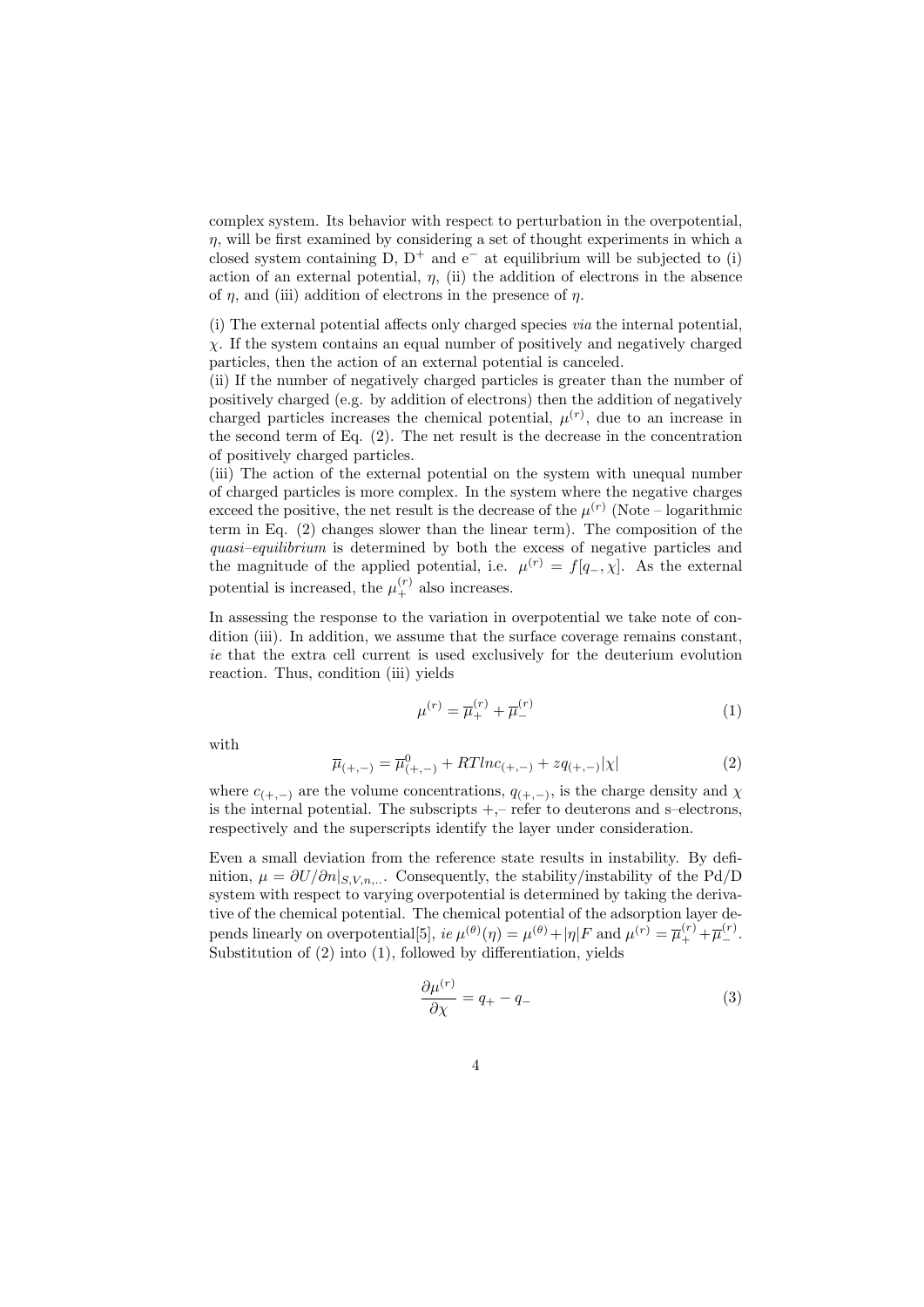Since  $\partial \mu^{(r)}/\partial \chi < 0$ , so is also  $\delta U < 0$ , *ie* the system is unstable with respect to the variation in overpotential.

### 4.3 Formation of active domains

The review of the thermal behavior suggests the following:

(i) The discrete heat sources were noted shortly after the initiation of current flow. Thus, they are located near the contact surface and the supercharged layer, in which  $[D]/[Pd] > 1$ , is formed instantaneously[6].

(ii) The nuclear active site must contain a large number of single events to produce a visible image. Unfortunately, our experimental set–up could not yield quantitative assessment. However, based on other considerations the estimated the number of single events to be between  $ca 10^4 - 10^9$ .

(iii) The random time/space distribution of hot spots as well as their varying intensity with time, Figs. 4a–4d, exclude the existence of fixed location of the nuclear–active–sites. The random distribution and the varying intensity arises from the coupling of the various processes occurring on both sides of the contact surface in response to fluctuations.

(iv) Both, the frequency and intensity are a strong function of temperature. In particular, both increase with an increase in temperature, exhibiting the so– called positive feedback, cf Figs. 3 and 5. This is, perhaps, the most direct indication of the influence of the chemical environment.

To reiterate, active domains containing several thousands of particles are formed in the close proximity to the contact surface. The random distribution suggests that the beginnings of the new phase are generated as a result of fluctuations, while the strong temperature dependency attests to the action of forces of a chemical nature. In earlier communications  $[1,7]$ , we pointed out that changes in an external force, e.g. the overpotential, substantially affects the dynamic behavior as well as the structure of the interphase which contains complexes of the form  $[D...D]^+$ . In a system containing high  $D^+/Pd$  ratio in a s-electron rich atmosphere (according to Preparata  $[8]$ , ca 40 % of the metal volume is occupied by the s–electrons) and assisted by a high external potential, the high value of the  $\mu_{+}^{(r)}$  promotes the formation of deuteron clusters, possibly of the form  $[D_n^+, e_m^-]$ . Evidently, the s- electrons play a dominant role in the formation of an assembly of complexes,  $[D_n^+e_m^-]$ .

#### 5.0 Concluding remarks

The last step in the series of consecutive events leading to the F–P effect is the formation of active domains, the seats of the reaction(s), yielding an excess enthalpy. The arguments presented here arise from the following statements: (i) The electrode/electrolyte interphase is viewed as an assembly of a set of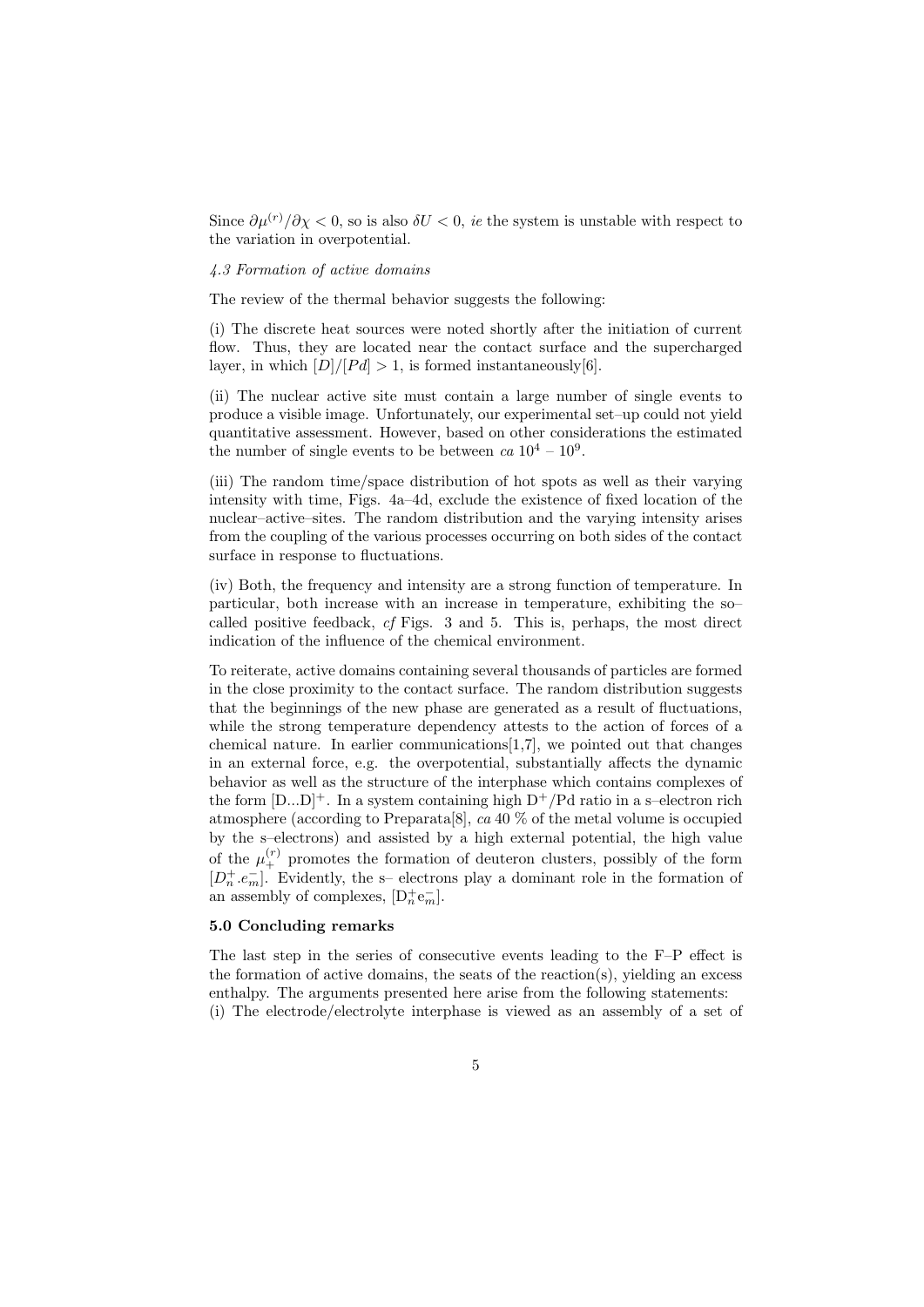homogeneous layers identified by the processes occurring therein or with the associate chemical/electrochemical potentials.

(ii) The ionization (dissociation) of D in the Pd lattice is a chemical reaction (mass action law is obeyed, the chemical potential is the sum of the electrochemical potentials of constituents, etc)

(iii) the s–electrons play a dominant role in both, the high values of  $\overline{\mu}_+$  as well as in the forming of  $[D_m^- . e_n^-]$  complexes.

# REFERENCES

[1] Mosier–Boss P. A. and Szpak S., Nouvo Cim., 112A (1999) 577

[2] Dea J., Mosier–Boss P. A. and Szpak S., Thermal and pressure gradients in polarized Pd/D system, American Physical Society Spring meeting, Indianapolis, IN, April 2002

[3] van Rysselberghe P., Some Aspects of the Thermodynamic Structure of Electrochemistry, in Modernn Aspects of Electrochemistry, J O'M. Bockris ed., vol. 4, Plenum Press, New York 1966

[4] Defay R., Prigogine I. and Bellamans A., Surface Tension and Adsorption, Longmans, Green & Co, Ltd. London, 1966

[5] Conway, B. E. and Jerkiewicz, G. Z. phys. Chem., 183 (1994) 281

[6] Szpak S., Mosier–Boss P. A. and Gabriel C. J., J. Electroanal. Chem., 365 (1994) 275

[7] Szpak S., Mosier–Boss P. A., Scharber S. R. and Smith J. J., J. Electroanal. Chem., 337 (1992) 147

[8] Preparata G., Trans. Fusion Technology, 26 (1994) 397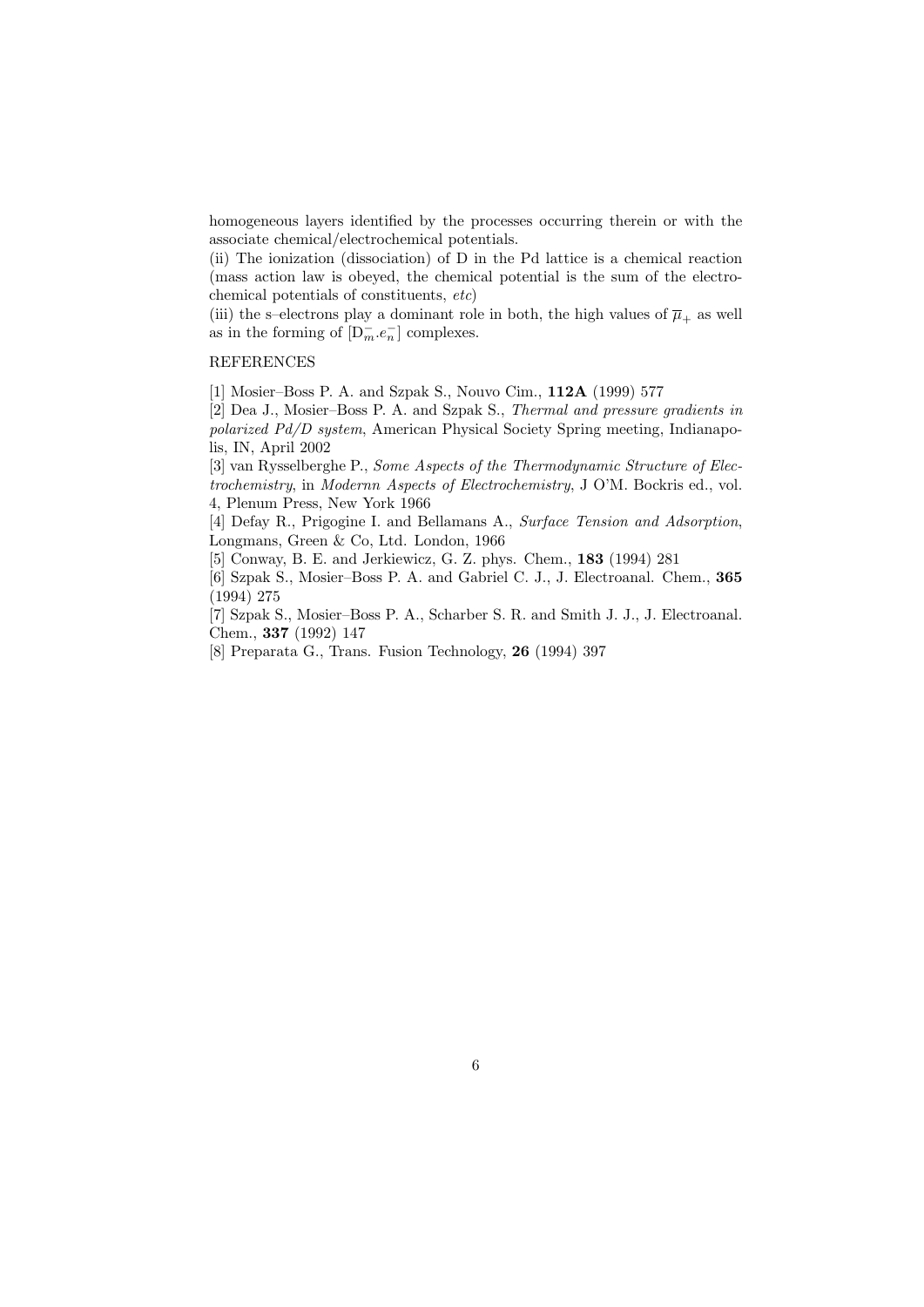# **Figures**



Figure 1. Experimental arrangement for infrared imaging. a (side view) position of the IR camera; b (front view) - placement of the negative electrode (Ni screen): A - infrared camera, B - Ni screen, C Mylar film.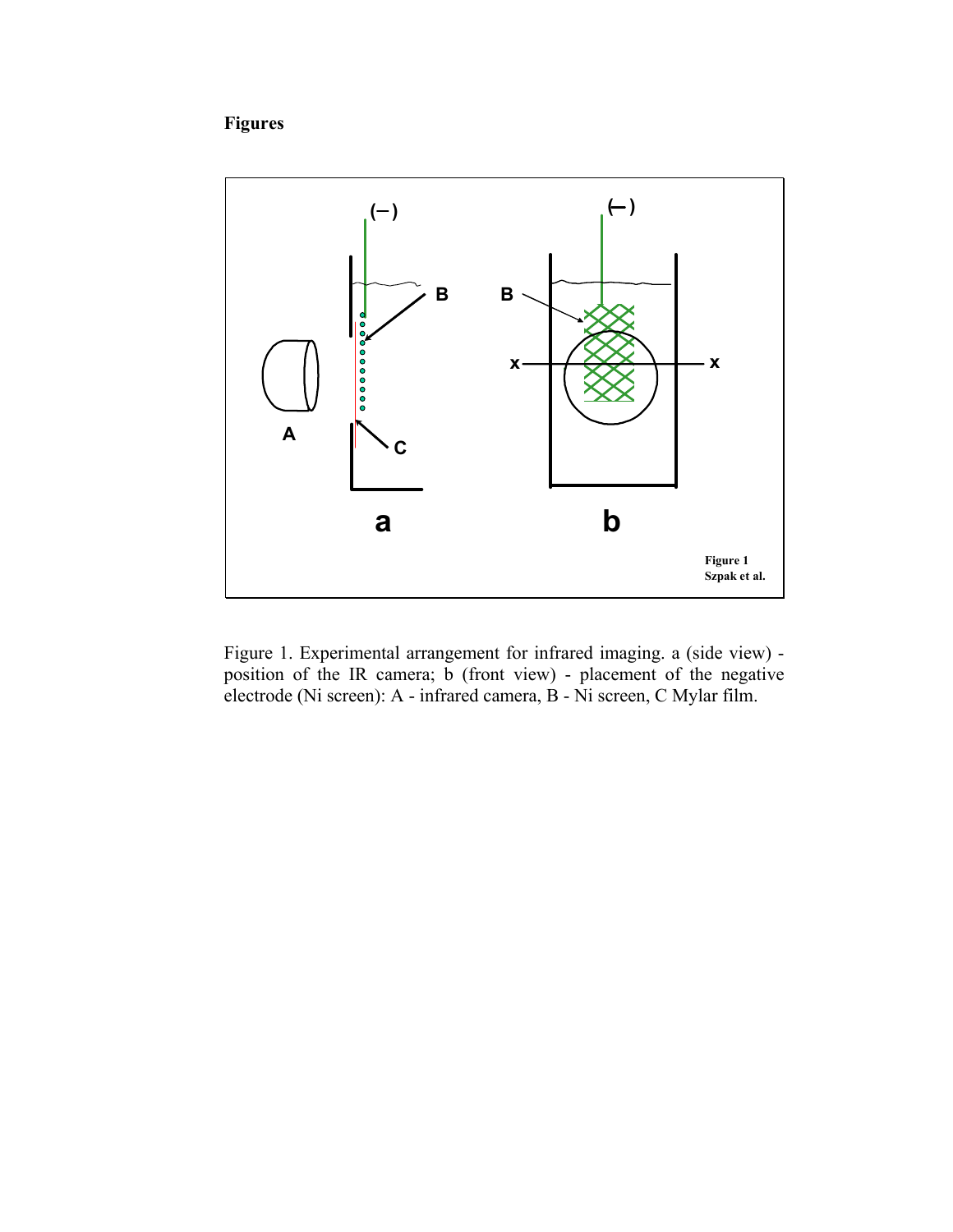

Figure 2. Cell temperature profiles. A -A electrode surface temperature; B - B solution temperature.



Figure 3. Evolution of the temperature difference, ∆*T*, as a function of time. a - electrode surface temperature; b - solution temperature.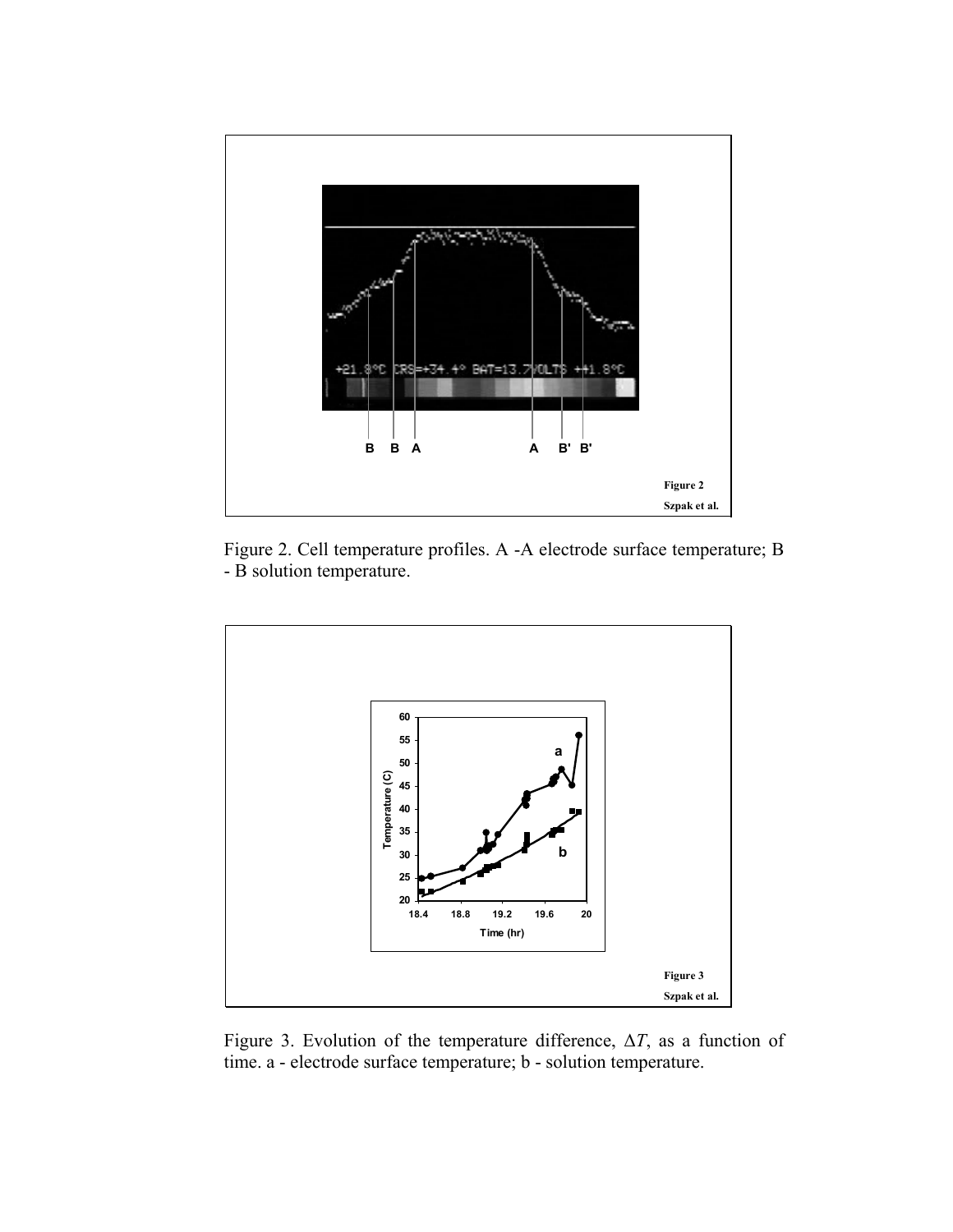

Figure 4. Time/space dependency of "hot spots", their intensity and frequency during co-deposition. Temperature scale included. "Hot spots" images at times indicated.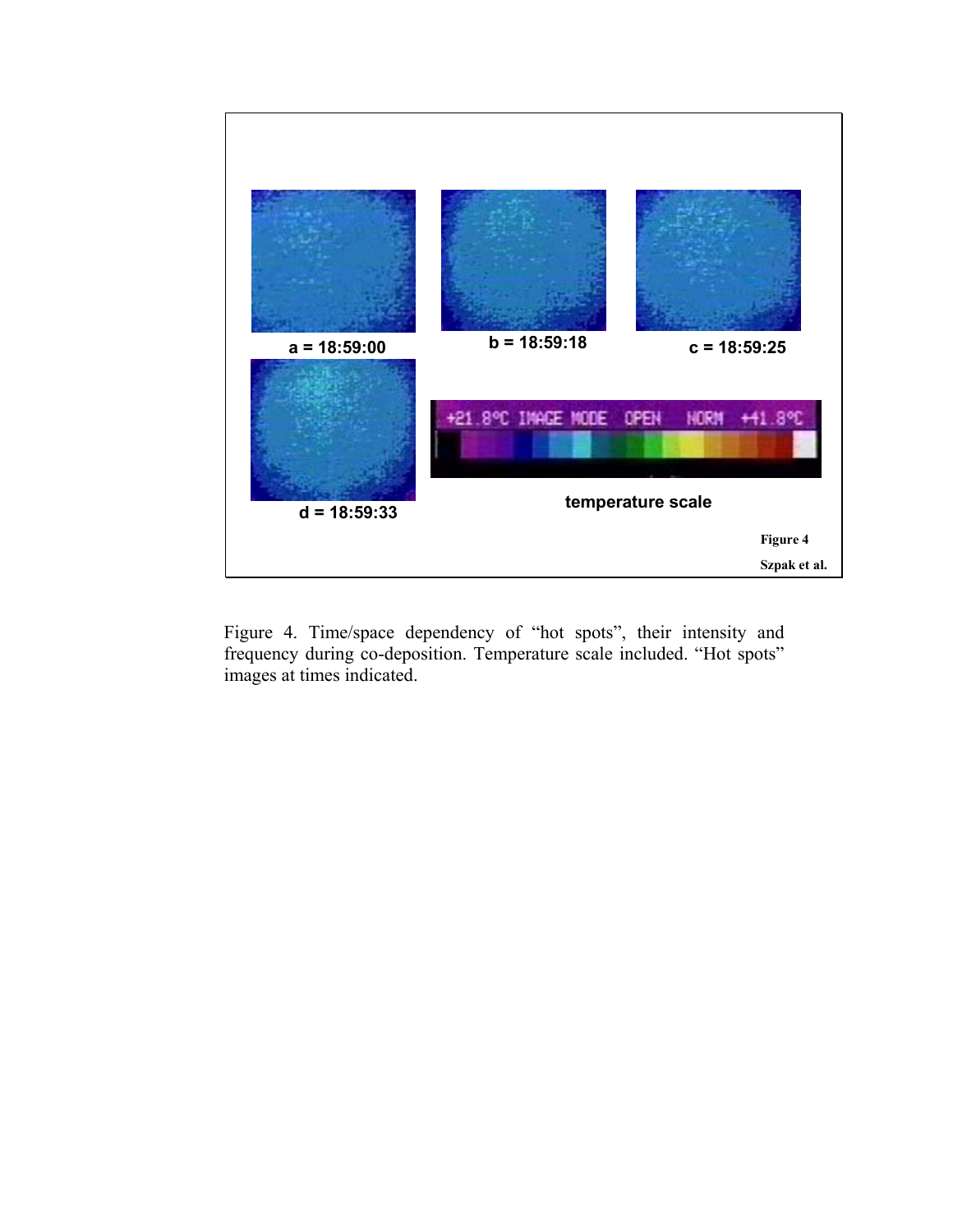

Figure 5. Time/space dependency of "hot spots". a - at elevated temperature; arrows indicated spots whose temperature was outside of the camera range; b - distribution of cell temperature. A-A electrode surface temperature, B-B solution temperature.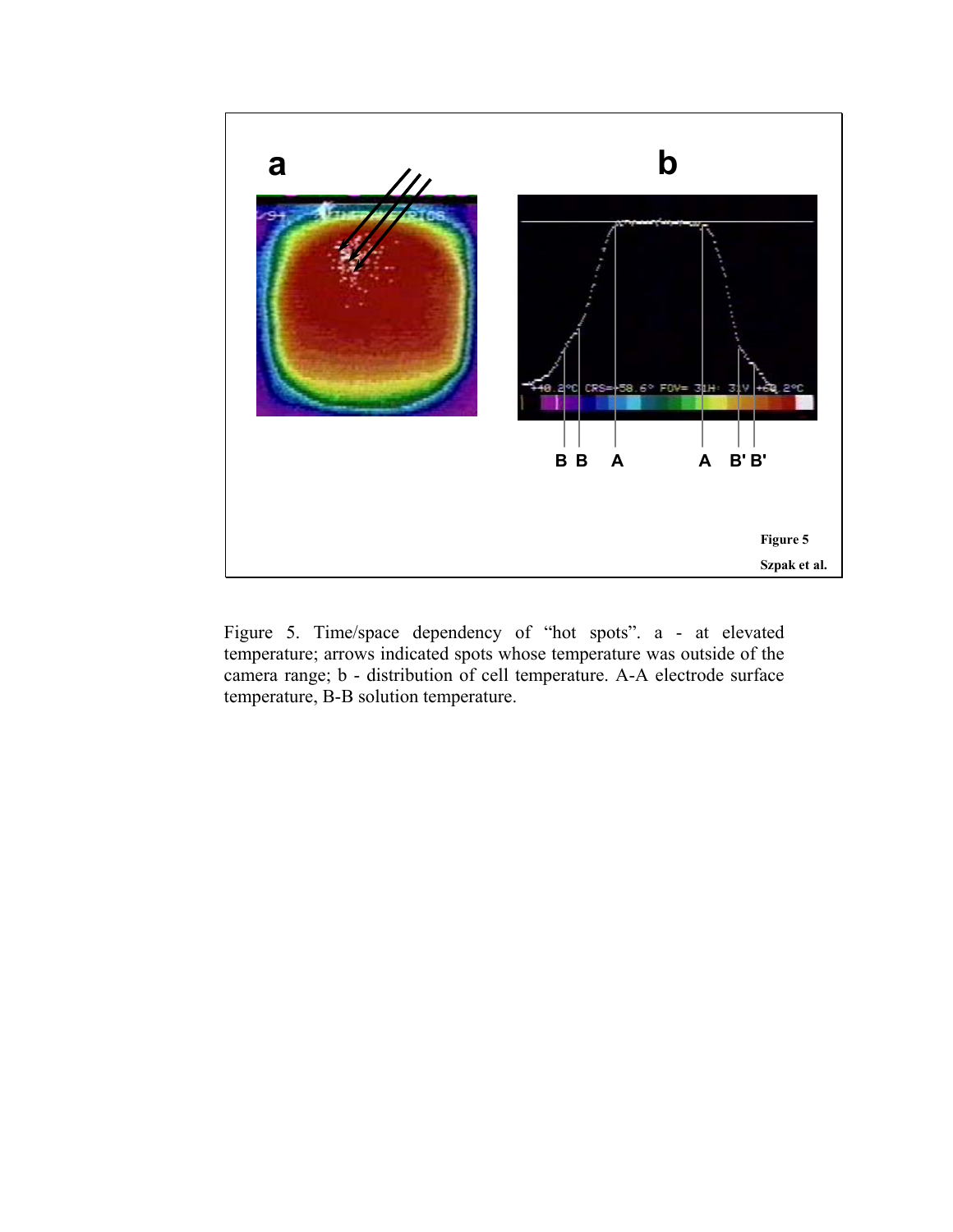

Figure 6. Experimental arrangement for recording mini-explosions. A - Faraday cage, B - negative electrode assembly (B - insulating material, B piezoelectric substrate, B - Pd/D film), C - positive electrode, D potentiostat/galvanostat, E - shock absorbing material, F - oscilloscope (LeCroy digital), E - laboratory bench.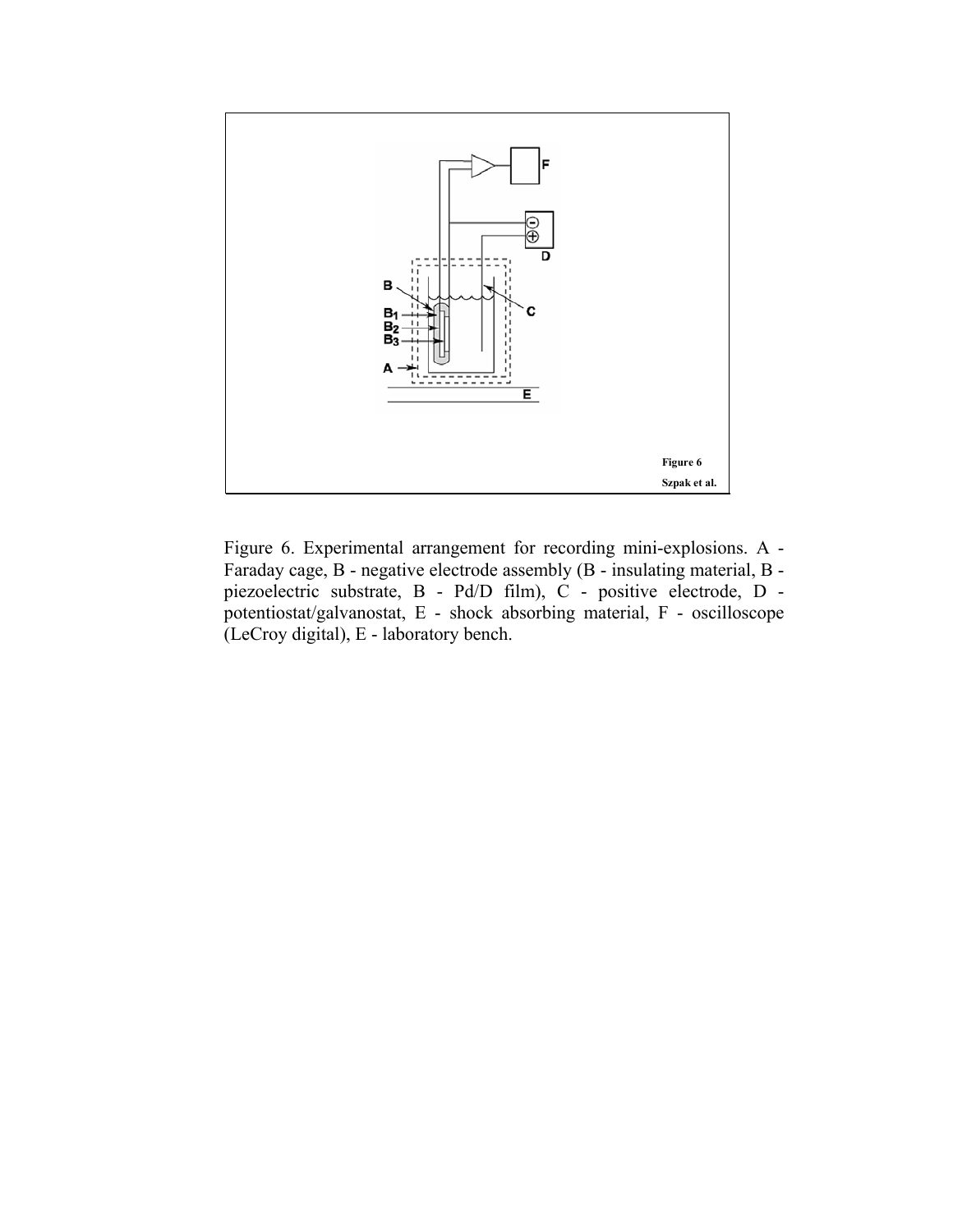

Figure 7. Ideal representation of a mini-explosion. left - location of the instantaneous heat source and associated effects; right - a response of a piezoelectric sensor (f - compression, f - expansion).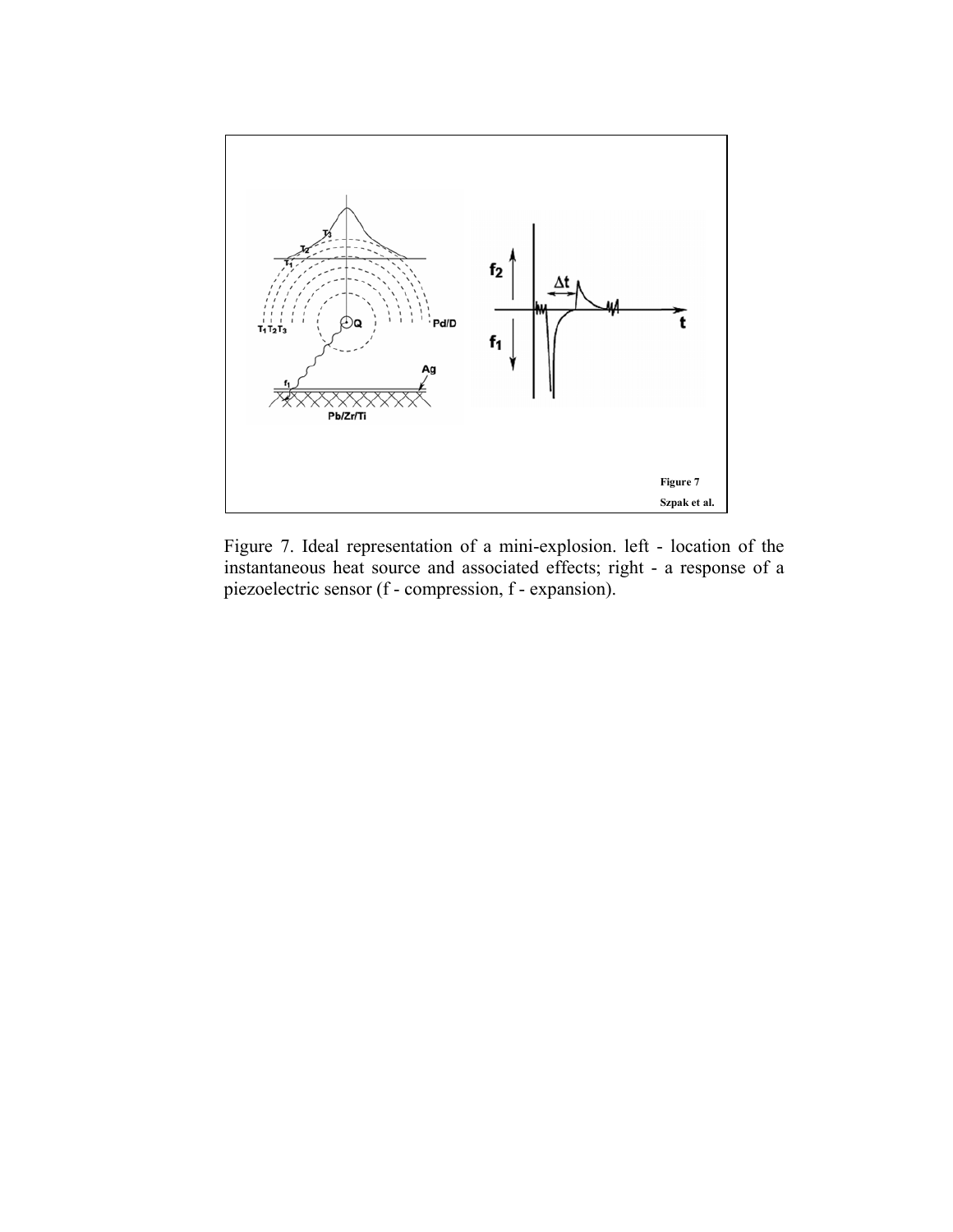

Figure 8. Typical response of a piezoelectric sensor. Left - A an isolated event. Right - B an expanded set of events, arrows indicate recognizable pattern.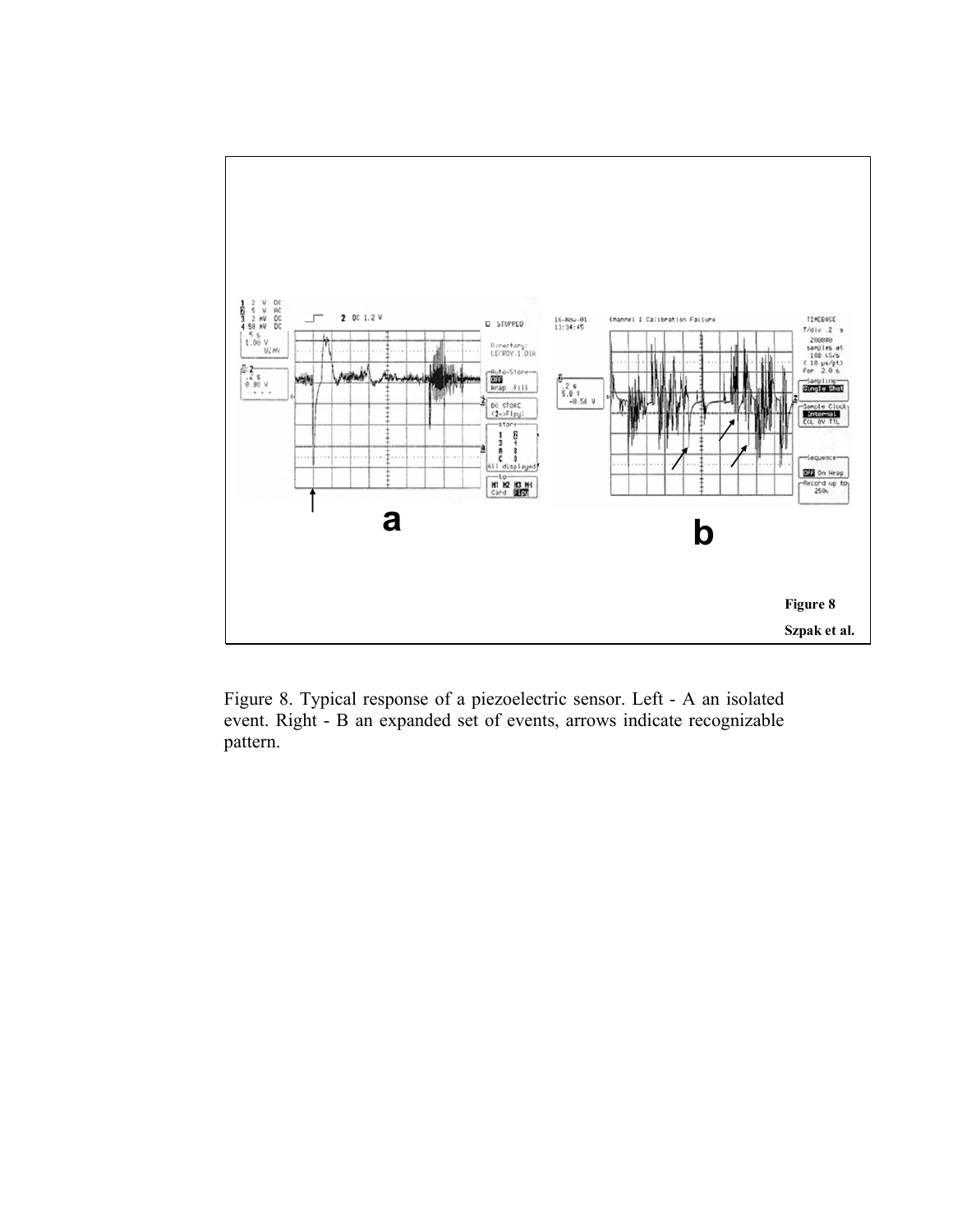

Figure 9. Response of a piezoelectric sensor to events occurring at the boiling point. The high voltage spikes (no amplification) indicate very strong pressure and temperature gradients activating the sensor's response.